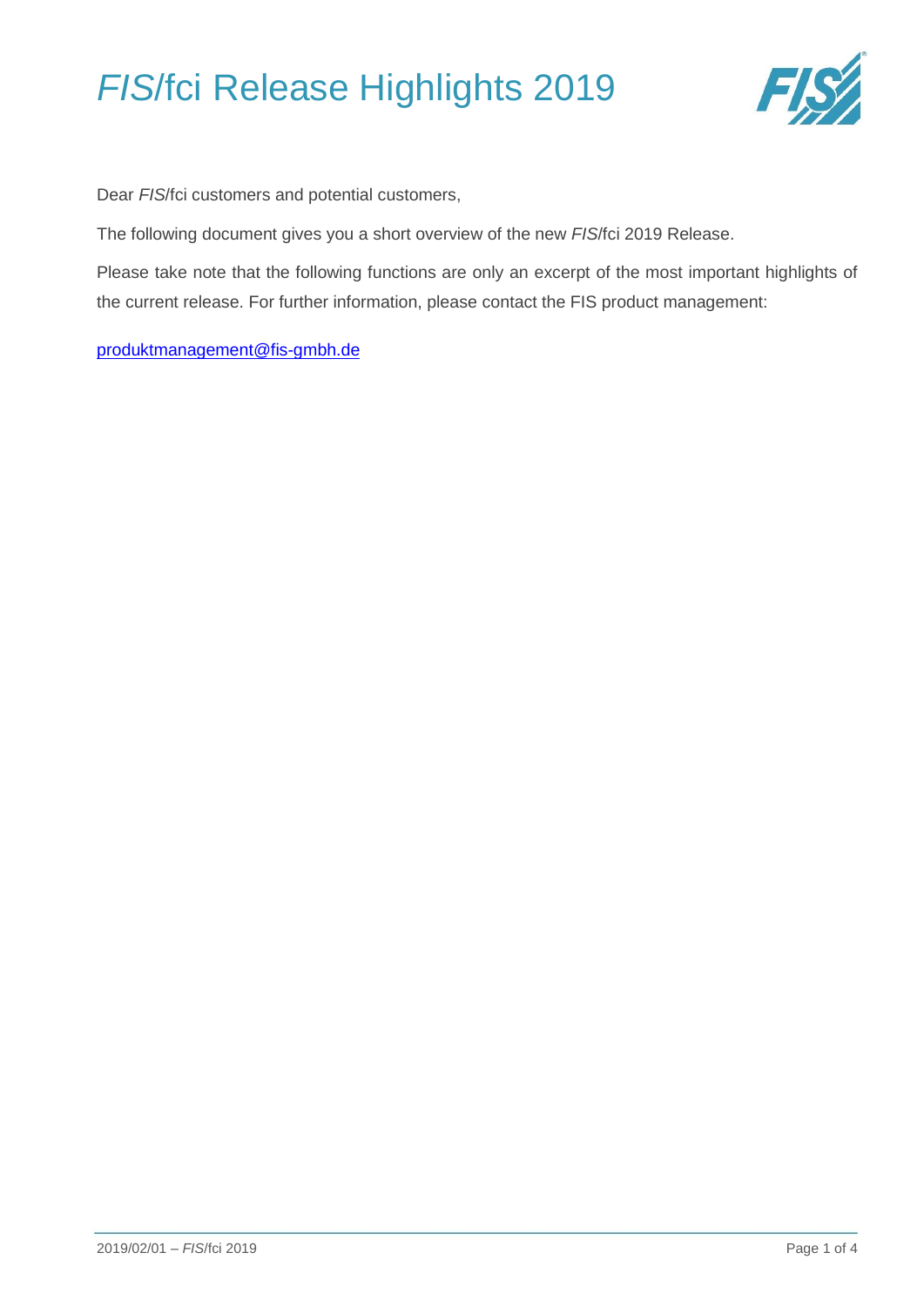

## **Table of Contents**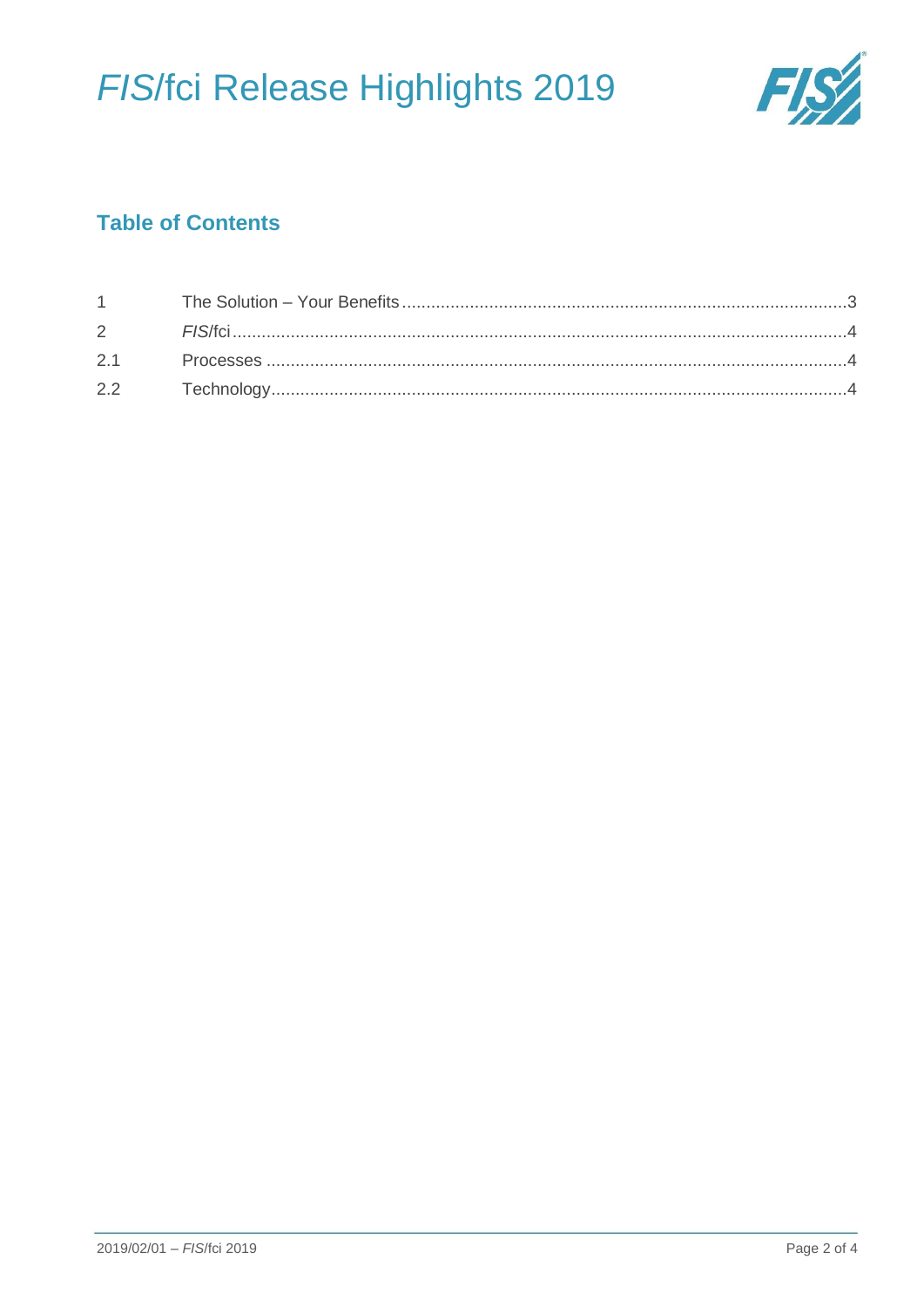

### <span id="page-2-0"></span>**1 The Solution – Your Benefits**

The *FIS*/fci document recognition software **imports scanned images** (e.g. from a standard scan client or from an archive scan client - early scanning/archiving). The relevant invoice header and item data of incoming invoices are extracted via a genuine free form procedure. The *FIS*/fci document reading software validates the read information by means of vendor master data and, if required, article and purchase order master data and provides functions for the postprocessing of contents that are not clear.

The data is imported by means of a rule set supported by a "fuzzy technology" (fuzzy matching) and a knowledge base. The document reading software is able to automatically and continuously enter vendor-specific information (items, formats, keywords) into the knowledge base and to immediately use this knowledge for documents and, consequently, to guarantee high recognition rates. The solution is already available for processing invoices, delivery notes, order responses, sales orders, payment advice notes and general documents. These different entry solutions are all based on the same software architecture and can be excellently combined to an overall solution with the different *FIS*/edc monitors in the SAP system.

#### **Highlights of the** *FIS***/edc document recognition software**

The *FIS*/fci document recognition software can be used to automatically extract business-relevant data, such as the invoice amount, from the documents. In this way, the processing throughput can be increased by up to 200%.

#### **Highlights of the document reading software**

- Genuine free form recognition
- High recognition rates as from the first invoice
- Self-learning system with knowledge base
- Vendor recognition > 95%
- Reading of item data
- Automatic check: e.g. art. 14 UstG (sales/purchases tax law); totals, taxes, country-specific requirements, etc.